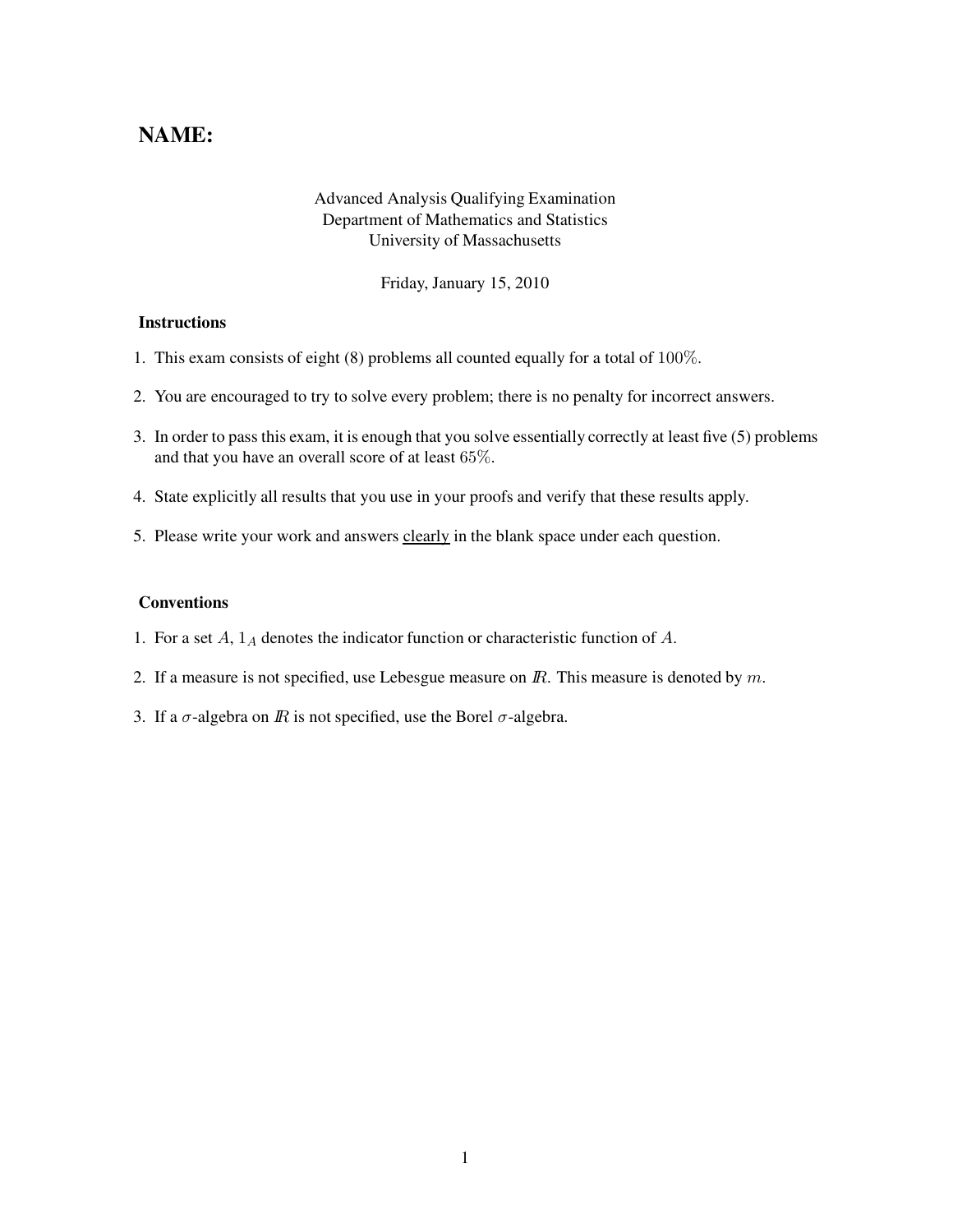1. Let  $(X, \mathcal{M}, \mu)$  be a measure space and let f be a measurable function such that

$$
\varphi(t) \, \equiv \, \int e^{tf} d\mu
$$

is finite for all  $t \in \mathbb{R}$ .

(a) Prove that for all  $t \in \mathbb{R}$  the derivative  $\varphi'(t)$  exists, and that  $\int f d\mu$  exists and is given by

$$
\int f d\mu = \varphi'(0) \, .
$$

Hint: One possible proof uses the following inequality, which you can use without proof: for any real numbers  $h$  and  $x$ 

$$
\left|\frac{e^{hx}-1}{h}\right| \le e^{(1+|h|)|x|} < e^{(1+|h|)x} + e^{-(1+|h|)x}.
$$

(b) Prove that for all  $n \in \mathbb{N}$  and  $t \in \mathbb{R}$  the  $n^{th}$  derivative  $\varphi^{(n)}(t)$  exists, and that  $\int f^n d\mu$  exists and is given by

$$
\int f^n d\mu = \varphi^{(n)}(0).
$$

**Hint:** Use induction over  $n$ .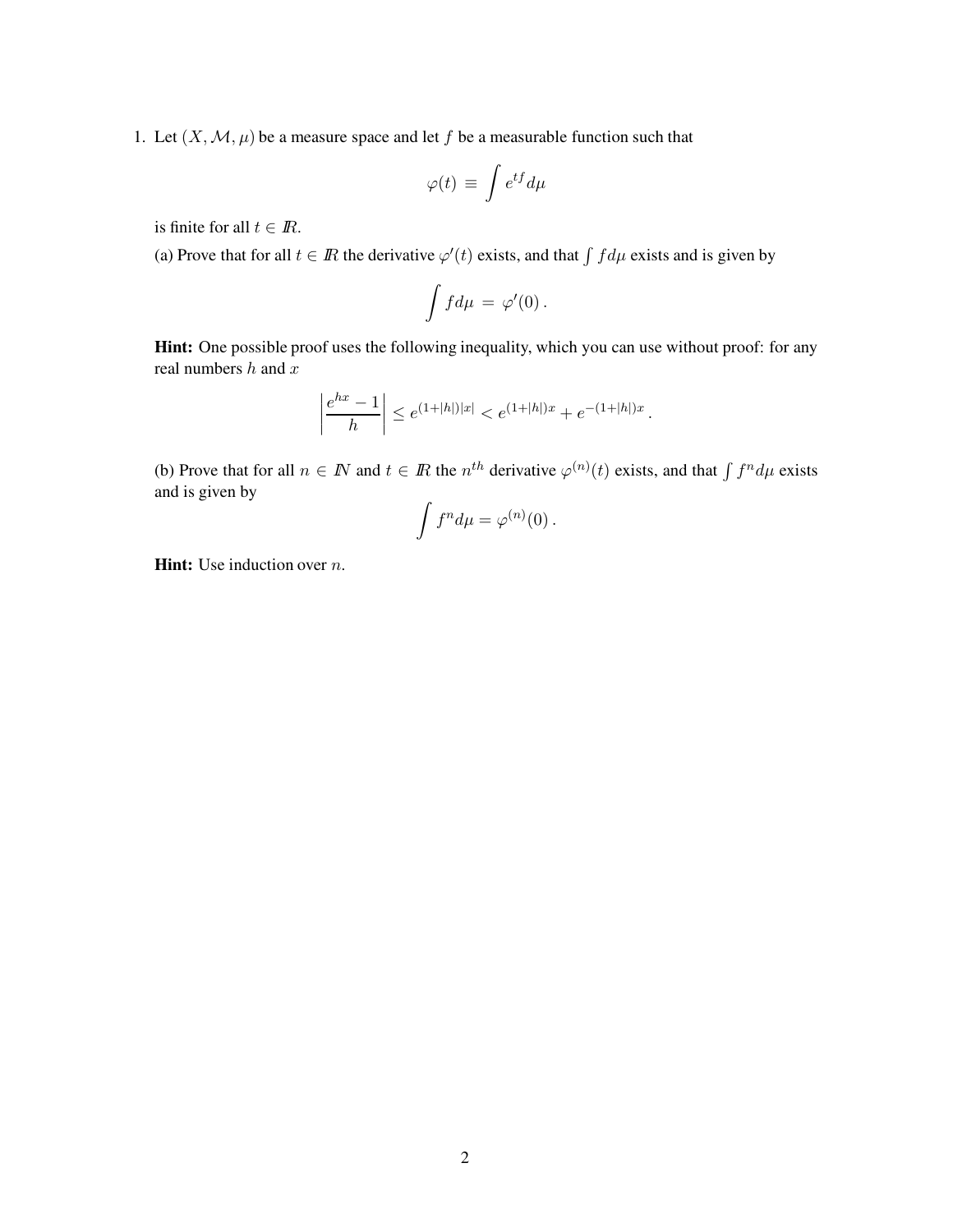- 2. Let  ${F_n(z), n \in \mathbb{N}}$  be a sequence of continuous functions mapping  $\mathbb R$  into  $\mathbb R$  with the following properties:
	- (i)  $F_n(z) \geq 0$  for all  $z \in \mathbb{R}$  for all  $n \in \mathbb{N}$ .
	- (ii) For any  $\delta > 0$ ,  $\lim_{n \to \infty} \int_{|z| > \delta} F_n(z) dz = 0$ .
	- (iii)  $\int_{-\infty}^{\infty} F_n(z) dz = 1$  for all  $n \in \mathbb{N}$ .

For any bounded, uniformly continuous function  $g$  mapping  $\overline{R}$  into  $\overline{R}$ , define

$$
K_n(x) = \int_{-\infty}^{\infty} F_n(x - y) g(y) \, dy.
$$

(a) Prove that

$$
\lim_{n \to \infty} \sup_{x \in \mathbb{R}} |K_n(x) - g(x)| = 0.
$$

(b) Define  $\psi_n(z) = \sqrt{n/2\pi} \cdot \exp(-nz^2/2)$ . Prove that  $\psi_n(z)$  satisfies the properties (i)–(iii). Hint: Use without proof the fact that  $\int_{-\infty}^{\infty} \exp(-z^2/2)dz = \sqrt{2\pi}$ .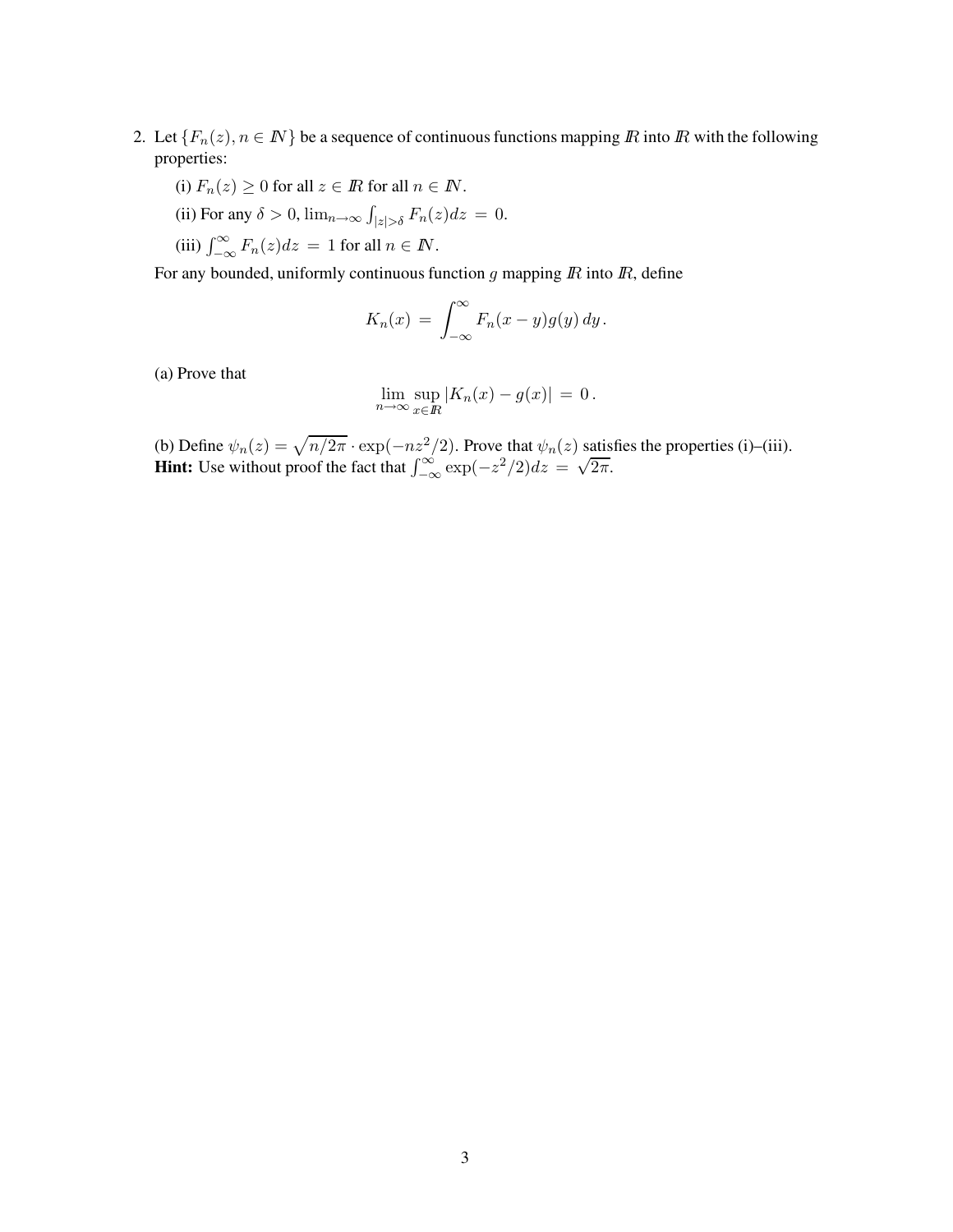3. Let f be a nonnegative Lebesgue integrable function on  $[0, \infty)$ . For  $x \in [0, \infty)$  define

$$
F(x) = \int_0^x f dm.
$$

(a) Prove that  $F$  satisfies the properties required (via Carathéodory's procedure) to guaranteee the existence of a unique Borel measure  $\mu_F$  on  $[0, \infty)$  satisfying  $\mu_F((a, b]) = F(b) - F(a)$  for all  $0 \leq a < b < \infty$ .

(b) Prove that  $\mu_F \ll m$  and calculate the Radon-Nykodym derivative  $\frac{d\mu_F}{dm}$ .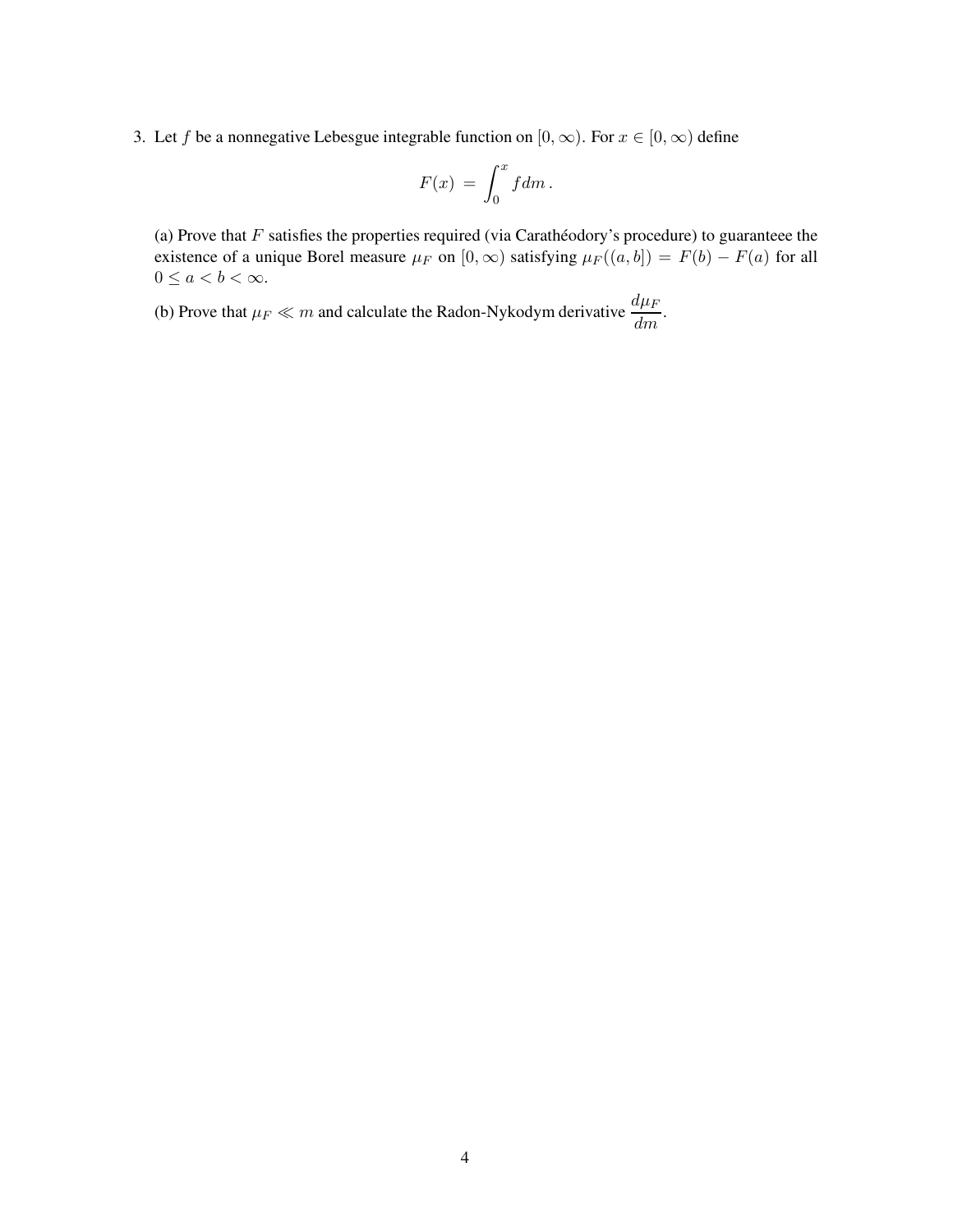- 4. Let X be a Banach space and let  $U : \mathcal{X} \to \mathbb{R}$  be a linear map.
	- (a) Show that the following are equivalent
		- (i)  $U$  is continuous.
		- (ii)  $U$  is continuous at 0.
		- (iii)  $U$  is bounded.
	- (b) Give the definition of the norm of U,  $||U||$ .

(c) Let  $L(\mathcal{X}, \mathbb{R})$  denote the space of all bounded, linear maps U from  $\mathcal{X}$  into  $\mathbb{R}$ . It is easily verified that  $L(\mathcal{X}, \mathbb{R})$  is a normed vector space with norm  $||U||$ . Prove that the normed vector space  $L(\mathcal{X}, \mathbb{R})$  is complete and is therefore a Banach space.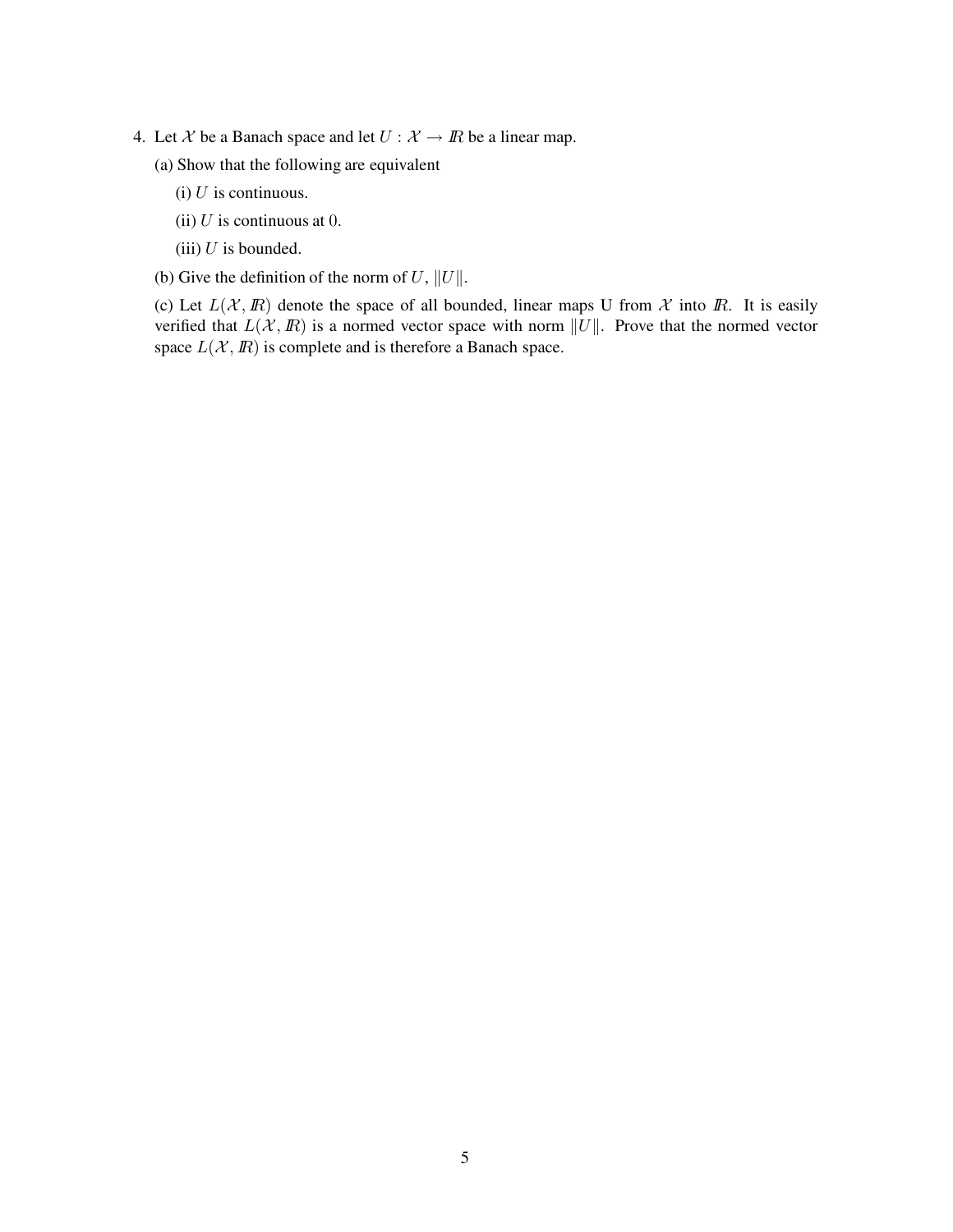- 5. Let  $(X, \mathcal{M}, \mu)$  be a measure space and suppose that  $f \in L^1(\mu) \cap L^2(\mu)$ .
	- (a) Prove that  $f \in L^p(\mu)$  for  $1 \le p \le 2$ .
	- (b) Prove that  $\lim_{p\to 1+} ||f||_p = ||f||_1$ .

**Hints:** Consider the set  $A = \{x \in X : |f(x)| \ge 1\}$  and its complement  $A^c$ . Use the Dominated Convergence Theorem for part (b).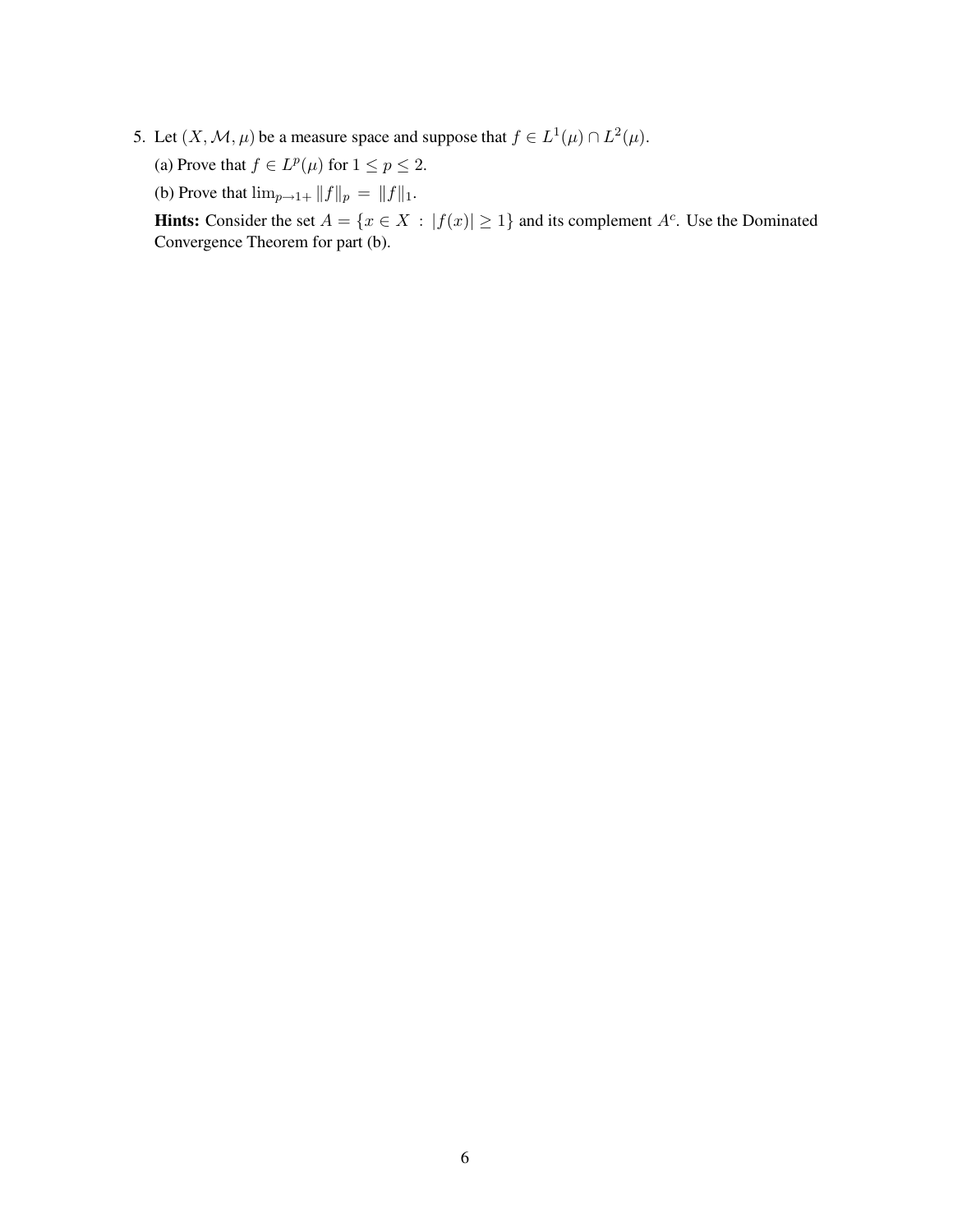6. For any measurable function f defined on  $(0, \infty)$  define the function  $g(s)$  for  $s > 0$  by

$$
g(s) = \int_0^\infty e^{-st} f(t) dt.
$$

The function  $g(s)$  is called the *Laplace transform of f*, provided the integral is finite for all  $s > 0$ . (a) Prove that for  $f \in L^2((0,\infty))$  the function  $g(s)$  is finite for any  $s > 0$ .

(b) Prove the formula

$$
\int_0^\infty e^{-st} t^{-1/2} dt = s^{-1/2} \sqrt{\pi}.
$$

**Hint:** Use without proof the fact that  $\int_{-\infty}^{\infty} e^{-x^2/2} dx = \sqrt{2\pi}$ . (c) Using part (b), prove that

$$
|g(s)|^2 \le \sqrt{\pi} s^{-1/2} \int_0^\infty |f(t)|^2 e^{-st} t^{1/2} dt.
$$

(d) Using parts (b) and (c), prove that  $||g||_{L^2} \le \pi ||f||_{L^2}$  and thus that the Laplace transform maps  $L^2((0,\infty))$  into itself.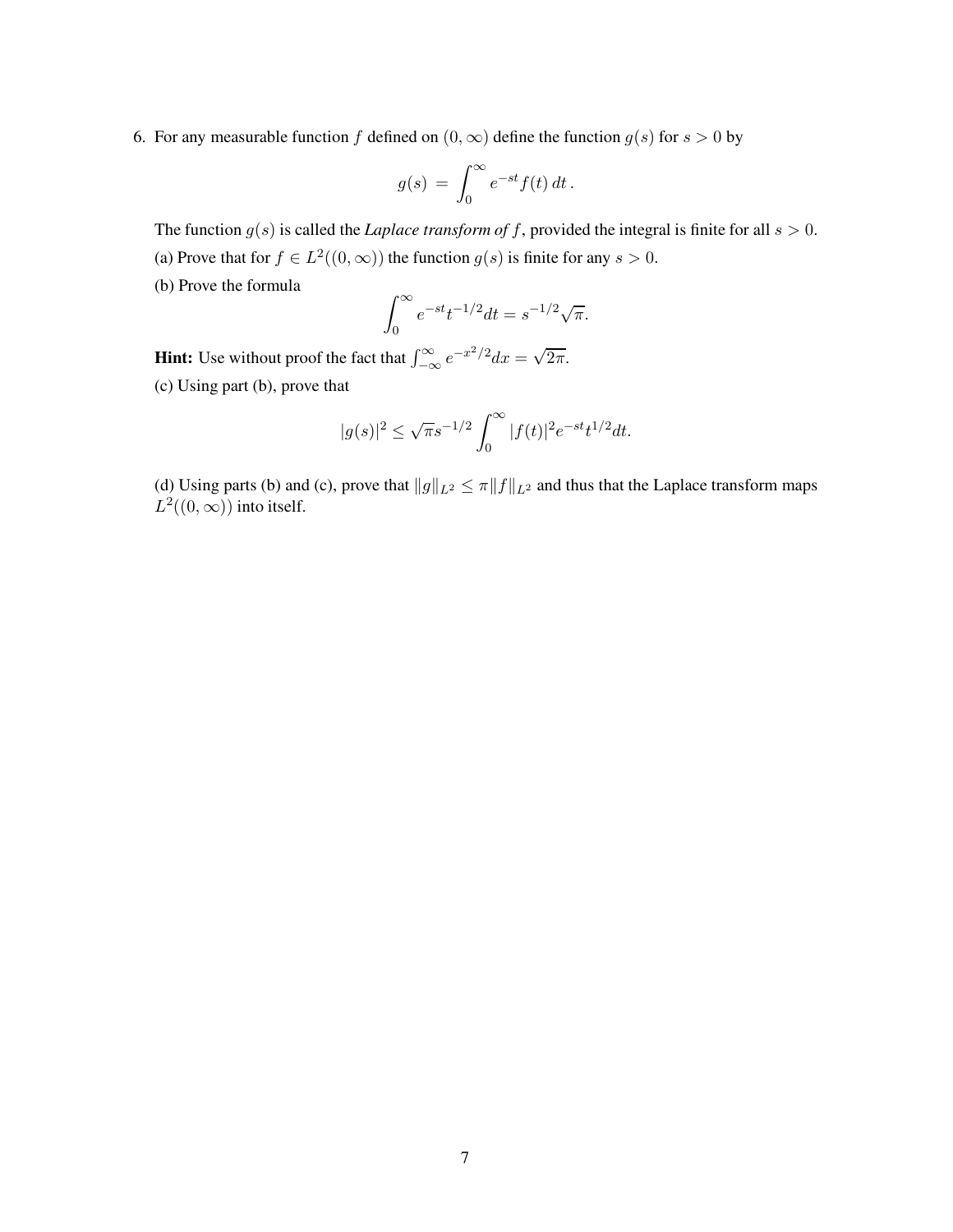7. The set  $\left\{\frac{1}{\sqrt{2}}\right\}$  $\sqrt{2\pi}$  $e^{inx}, n \in \mathbb{Z}$  is an orthonormal basis of the Hilbert space  $L^2([-\pi, \pi])$ . For  $f \in$  $L^2([-\pi,\pi])$  and  $n \in \mathbb{Z}$  define

$$
c_n = \frac{1}{\sqrt{2\pi}} \int_{-\pi}^{\pi} f(x)e^{-inx} dx
$$

and for  $k \in \mathbb{N}$  define

$$
S_k = \frac{1}{\sqrt{2\pi}} \sum_{n \in \mathbb{Z}, |n| \le k} c_n e^{inx}.
$$

- (a) In what sense does  $S_k \to f$  as  $k \to \infty$ ? Explain your answer.
- (b) Using part (a), prove that for any real numbers a and b satisfying  $-\pi \le a < b \le \pi$

$$
\int_a^b f(x) dx = \sum_{n \in \mathbb{Z}} \frac{1}{\sqrt{2\pi}} \int_a^b c_n e^{inx} dx.
$$

(c) Use part (b) to prove the formula

$$
\frac{\pi^2}{8} = 1 + \frac{1}{3^2} + \frac{1}{5^2} + \frac{1}{7^2} + \dots = \sum_{k \in \mathbb{N}} \frac{1}{(2k-1)^2}.
$$

**Hints:** Choose  $f(x) = x$ ,  $a = 0$ , and  $b = \pi$ , and evaluate  $c_n$ .